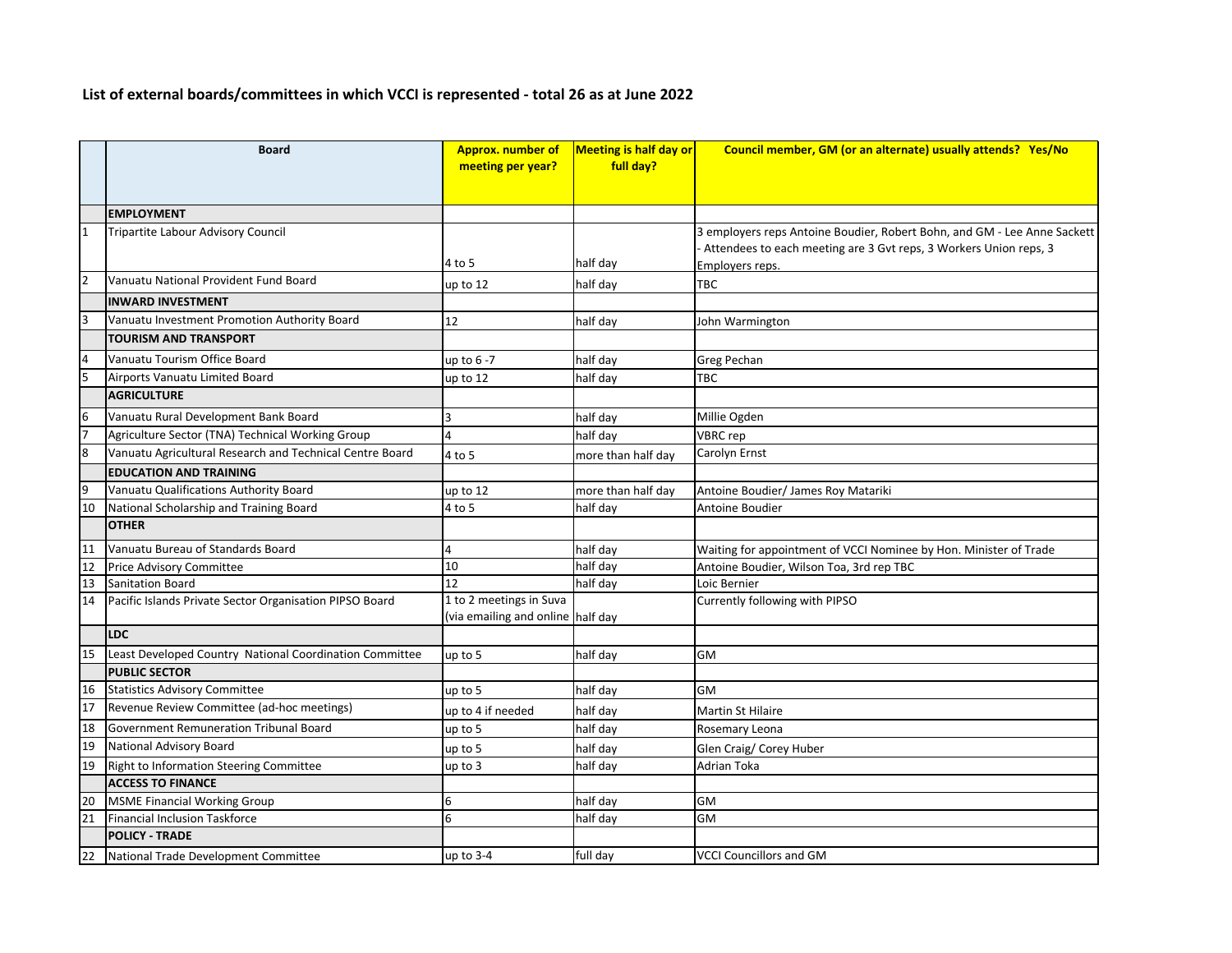| $ 23\rangle$ | Industry Support Taskforce Committee (ad-hoc meetings) | I2 when needed | half day | IGM                        |
|--------------|--------------------------------------------------------|----------------|----------|----------------------------|
|              | 24 Industry Development Fund Board                     | lup to 6       | half day | IJoanna Spencer            |
|              | Cooperatives Development Fund Board                    | lup to 6       | half day | <b>GM</b> / Joanna Spencer |
| <u>26</u>    | Tourism Business Support Program Advisory Committee    | lup to 6       | half day | <b>I</b> Antoine Boudier   |